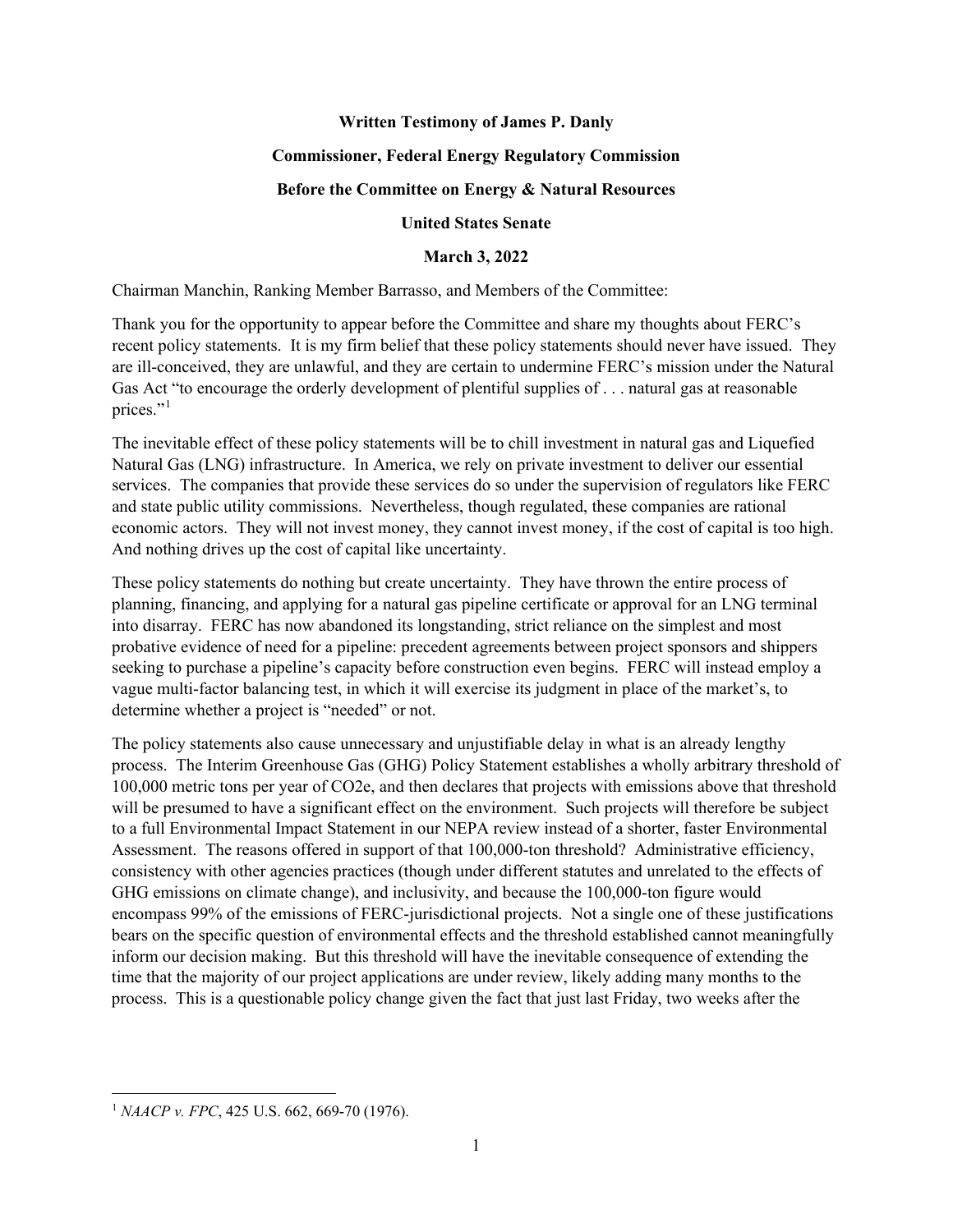issuance of the GHG policy statement, FERC issued an EIS in which it declared that it could not assess the significance of the effects of a particular project's emissions on climate change.<sup>[2](#page-1-0)</sup>

The policy statements have already created crippling uncertainty as to applicants' obligations to remediate or mitigate a project's GHG emissions. The policy statements tell applicants that FERC "expect[s]"<sup>[3](#page-1-1)</sup> them to mitigate their direct and indirect emissions—meaning FERC has decided that pipeline sponsors are the entities responsible for remediating the emissions of gathering facilities *upstream* and the retail customers, electrical generators, and industrial consumers *downstream*. This assertion of jurisdiction is unjustified and unjustifiable, and FERC fails to explain why the providers of *transportation service* should bear the responsibility for those emissions. Regardless, FERC then studiously avoids explaining how remediation for such emissions must be conducted—it offers suggestions, but no direction—and it does not explain how much mitigation is necessary. Applicants are left to guess how much and what type of mitigation will please FERC, which has also reserved to itself the privilege of requiring yet *further* mitigation as a condition of the pipeline certificate should it deem the applicant's efforts insufficient.

How can any company accurately assess risk under such a regime? At *every stage* in the new certificate process, the applicants will have to reassess the economic fundamentals of their proposed projects. It appears as though FERC designed this process in order to make it impossible to rationally allocate capital.

These policies will have a direct effect on electric rates and reliability. The bulk power system and the natural gas pipeline system are deeply intertwined. In a series of orders over the last year, FERC has seemingly done everything it can to undermine the wholesale electricity markets. In PJM, which covers 13 states and the District of Columbia, FERC removed the protections that prevent state-subsidized intermittent resources from driving dispatchable resources like natural gas or nuclear plants out of business. Through these orders, FERC has placed its thumb firmly on the scale in favor of intermittent resources and against the generators that provide critical reliability in the organized electric markets. As natural gas costs go up due to supply constraints and burdensome regulation, the all-in cost of electricity will rise while electric reliability is threatened.

FERC, however, is not the only federal agency that has natural gas and other forms of reliable, affordable energy in its sights. While FERC's actions obstruct the development of new pipeline infrastructure, the Department of Transportation's Pipeline and Hazardous Materials Safety Administration (PHMSA) is contemplating onerous over-regulation of *existing* infrastructure, in a move greatly expanding its jurisdiction.<sup>[4](#page-1-2)</sup> On the production side, the Department of the Interior has hindered leasing processes for

<span id="page-1-0"></span><sup>2</sup> FERC Staff February 25, 2022 Final Environmental Impact Statement for Kern River Transmission's Delta Lateral Project, Docket No. CP21-197-000, at 2 ("FERC staff is unable to determine the significance level of climate change impacts.").

<span id="page-1-1"></span><sup>3</sup> *Certification of New Interstate Nat. Gas Facilities*, 178 FERC ¶ 61,107, at P 74 (2022) (Danly and Christie, Comm'rs, dissenting) .

<span id="page-1-2"></span><sup>4</sup> *See*, *e.g*, *Pipeline Safety: Safety of Gas Gathering Pipelines: Extension of Reporting Requirements, Regulation of Large, High-Pressure Lines, and other Related Amendments*, Final Rule, Docket No. PHMSA-2011-0023, 86 Fed. Reg. 63266 (Nov. 15, 2021); *New Federal Regulations Add More than 400,000 Miles of "Gas Gathering" Pipelines Under Federal Oversight*, PHMSA News Release, at 1 (issued Nov. 15, 2021) (the "final rule expands Federal pipeline safety oversight to all onshore gas gathering pipelines," "appl[ies] federal pipeline safety regulations to tens of thousands of miles of unregulated gas gathering pipelines," and "for the first time—[will] require pipeline operators to report safety information for all gas gathering lines, representing more than 425,000 additional miles covered by Federal reporting requirements."), [https://www.phmsa.dot.gov/news/new-federal-regulations-add-more-](https://www.phmsa.dot.gov/news/new-federal-regulations-add-more-400000-miles-gas-gathering-pipelines-under-federal-oversight)[400000-miles-gas-gathering-pipelines-under-federal-oversight;](https://www.phmsa.dot.gov/news/new-federal-regulations-add-more-400000-miles-gas-gathering-pipelines-under-federal-oversight) *id.* ("All together, PHMSA estimates that there are at least 425,000 miles of onshore gas gathering lines that have not been subject to PHMSA oversight but will be after this rule takes effect.").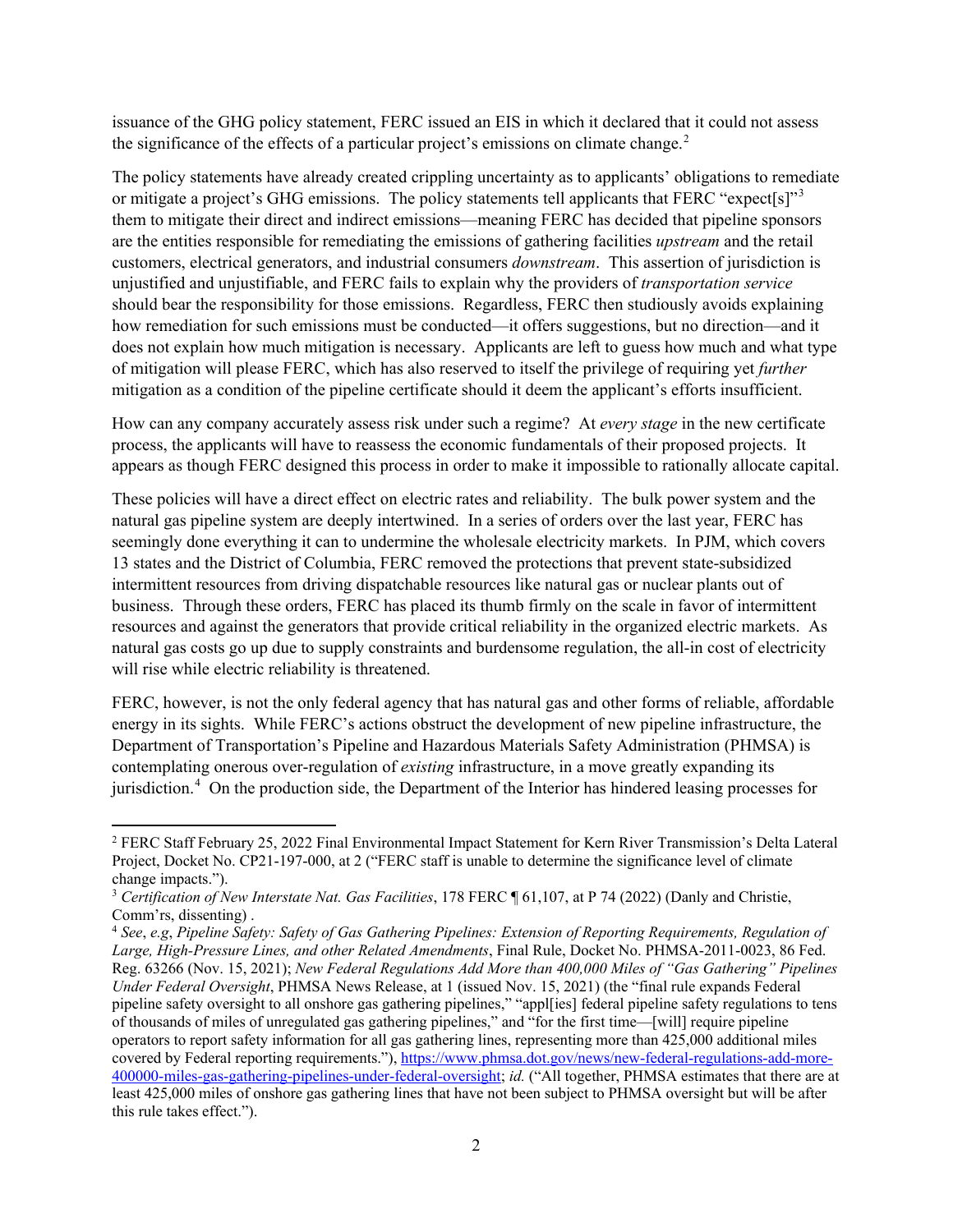the development of new sources of energy on federal lands.<sup>[5](#page-2-0)</sup> Nuclear power, the cleanest and most reliable source of electricity, is also drawing fire. Just last week, the Nuclear Regulatory Commission repealed reforms aimed at streamlining relicensing procedures for nuclear plants.<sup>[6](#page-2-1)</sup> This will make it more difficult for nuclear power plants—which contribute enormously to the stability of the electric system—to remain in operation.

Perhaps most insidiously, the federal government is taking aim at *financing* natural gas and other forms of reliable, affordable energy. A constellation of federal financial regulatory agencies<sup>[7](#page-2-2)</sup> have begun rulemakings to codify requirements aimed at shaming companies away from investing in reliable, affordable energy, while shielding fiduciaries from liability for making otherwise economically unjustifiable decisions.<sup>[8](#page-2-3)</sup> Many Americans would be shocked to learn that their retirement savings are being weaponized to advance the political agendas of the companies that manage their accounts. Even the Federal Reserve is participating, risking its status as an apolitical entity, free from influence.<sup>[9](#page-2-4)</sup> While proponents of these actions justify them in the name of addressing the risks of climate change, they too rest on unsteady legal authority. Congress declared in the Natural Gas Act that the sale of natural gas is affected with a public interest, yet today the administrative state has American natural gas squarely in its crosshairs.

Regardless of one's ultimate vision of America's ideal energy mix, the simple, undeniable reality is that, today, we need abundant natural gas and supporting infrastructure. Without it, many Americans will suffer energy insecurity as the costs of natural gas and electricity rise. And it is virtually certain that the stability of the bulk power system will suffer. As NERC, the entity charged with developing FERC's mandatory reliability standards recently said, "natural gas is the reliability 'fuel that keeps the lights on,' and natural gas policy must reflect this reality."<sup>[10](#page-2-5)</sup> In some regions, reserve margins are already

<span id="page-2-4"></span><sup>9</sup> Press Release, Federal Reserve Board issues statement in support of the Glasgow Declaration by the Network of Central Banks and Supervisors for Greening the Financial System (NGFS), Nov. 3, 2021,

<span id="page-2-5"></span> $\frac{20.226 \text{ F} \cdot \text{m}}{10 \text{ NERC}}$ , Long Term Reliability Assessment, at 5 (Dec. 2021),

<span id="page-2-0"></span><sup>5</sup> *Barrasso: BLM Ignores Deadline, Refuses to Hold Onshore Oil and Gas Lease Sales*, Senate Committee on Energy & Natural Resources, Republican News (Feb. 16, 2022) ("'The Biden administration continues to defy the courts and the law,' said Barrasso. 'The BLM has blown past a critical deadline required to hold the first federal onshore oil and gas lease sale this year. As a result, Wyoming and other Western states will now miss oil and gas lease sales for the fifth quarter in a row.'") (emphasis in original), [https://www.energy.senate.gov/2022/2/barrasso-](https://www.energy.senate.gov/2022/2/barrasso-blm-ignores-deadline)

<span id="page-2-1"></span>[blm-ignores-deadline.](https://www.energy.senate.gov/2022/2/barrasso-blm-ignores-deadline)<br><sup>6</sup> *Fla. Power & Light Co (Turkey Point Nuclear Generating Units 3 and 4)*, Memorandum and Order of the Nuclear Regulatory Commission. Docket Nos. 50-250-SLR. 2022 WL 596817 (Feb. 24, 2022).

<span id="page-2-2"></span><sup>&</sup>lt;sup>7</sup> See, e.g., Acting Chair Allison Herren Lee, Public Input Welcomed on Climate Change Disclosures, U.S. Securities & Exchange Commission (Mar. 15, 2021)[, https://www.sec.gov/news/public-statement/lee-climate](https://www.sec.gov/news/public-statement/lee-climate-change-disclosures)[change-disclosures](https://www.sec.gov/news/public-statement/lee-climate-change-disclosures)*; CFTC Acting Chairman Behnam Establishes New Climate Risk Unit*, CFTC Press Release, at 1 (issued Mar. 17, 2021),<https://www.cftc.gov/PressRoom/PressReleases/8368-21> (Acting Chairman Rostin Behnam announced "he has established the Climate Risk Unit (CRU) to support the agency's mission by focusing on the role of derivatives in understanding, pricing, and addressing climate-related risk and transitioning to a low-carbon economy.").

<span id="page-2-3"></span><sup>8</sup> *Request for Information on Possible Agency Actions to Protect Life Savings and Pensions from Threats of Climate-Related Financial Risk*, Request for Information, 87 Fed. Reg. 8289 (Feb. 14, 2022); *Prudence and Loyalty in Selecting Plan Investments and Exercising Shareholder Rights*, Proposed Rule, 86 Fed. Reg. 57272 (Oct. 14, 2021).

[https://www.federalreserve.gov/newsevents/pressreleases/other20211103a.htm#:~:text=While%20the%20primary%](https://www.federalreserve.gov/newsevents/pressreleases/other20211103a.htm#:%7E:text=While%20the%20primary%20responsibility%20for,of%20financial%20institutions%20and%20the)<br>20responsibility%20for.of%20financial%20institutions%20and%20the.

[https://www.nerc.com/pa/RAPA/ra/Reliability%20Assessments%20DL/NERC\\_LTRA\\_2021.pdf.](https://www.nerc.com/pa/RAPA/ra/Reliability%20Assessments%20DL/NERC_LTRA_2021.pdf)